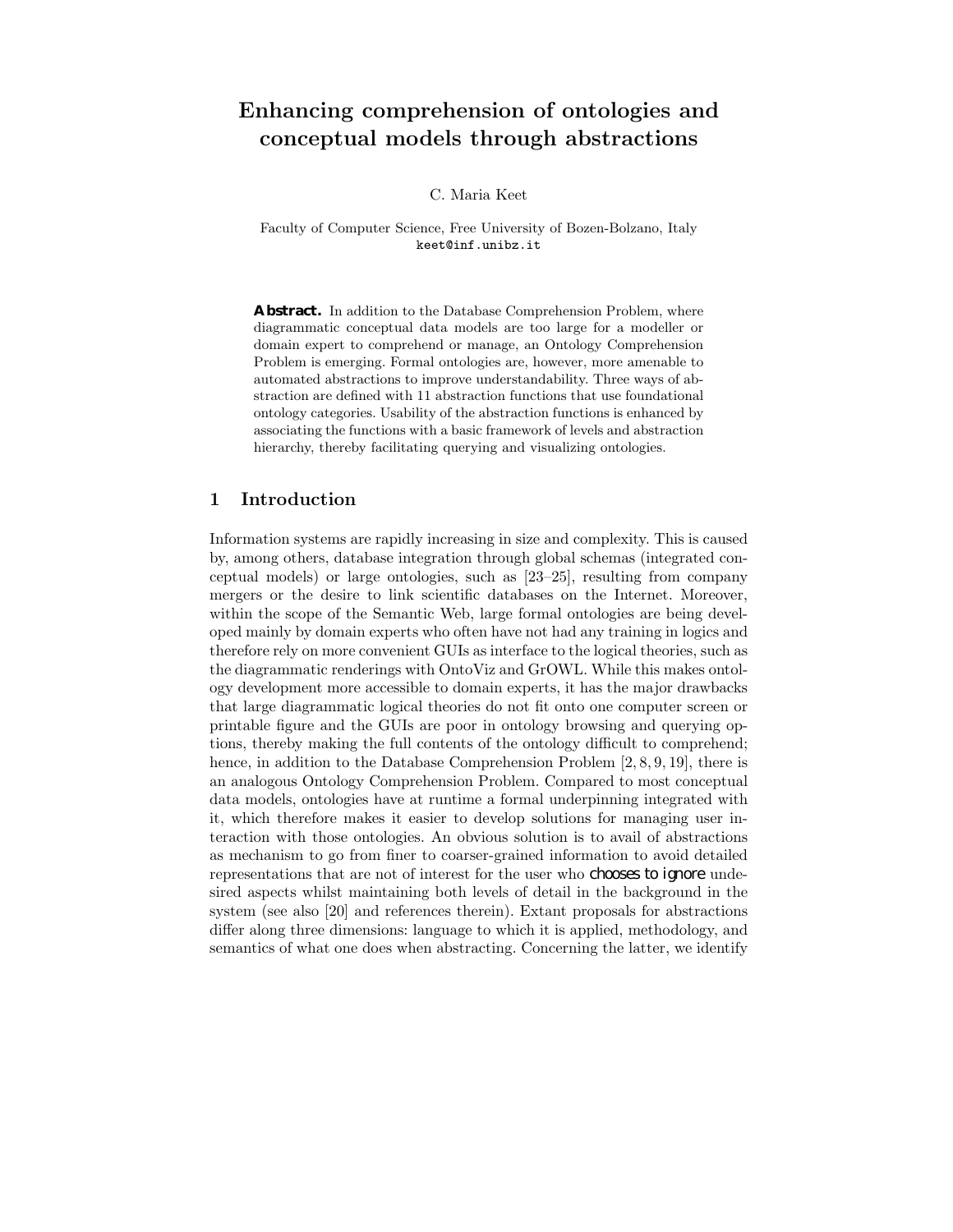three distinct ways of performing abstraction, which propagates to the types of abstraction functions needed to manage ontologies and conceptual data models. In addition, we use foundational ontological categories to type the functions, thereby facilitating consistent implementation and reusability. Third, we introduce more precisely the notion of abstraction level and abstraction hierarchy as an additional framework, which eases computation in particular regarding querying that can be executed as pre-processing step for visualisation of sections of ontologies. Section 2 contains a summary of extant approaches of abstraction and section 3 contains the main solutions we propose. We conclude in §4.

# **2 Related works**

A range of approaches to abstractions are described by [2, 5, 9, 19]. The earlier works on theories of abstraction differ along three dimensions—language, axioms, and rules—and, as summarised by [5], concern topics such as abstraction for planning, reduction of search, and logical theories; we are interested in the latter. [2, 9, 19] provide overviews that focus on abstractions for conceptual models and ontologies, which are logical theories that have essential graphical 'syntactic sugar' for improved usability from the perspective of the domain expert. We illustrate main issues with extant approaches.

Manual abstraction is used for UML modularisation, EER clustering and 'abstraction hierarchies', *e.g.*, [8, 13, 19, 21, 27], that have the drawbacks that it is a laborious, intuitive, not scalable, and *ad hoc* method. Concerning methodology for abstractions, [2] introduced heuristics to simplify large ORM conceptual models, but they are tailored to ORM only and thus not directly applicable to other knowledge representation languages [9]. Limited syntax-focused formalisation of abstraction using Local Model Semantics of context reasoning is proposed by [4], which address taxonomic generalisation (subsumption), which concurs with [3, 22, 16]. This, however, ignores a crucial aspect of collapsing sub-processes into a grander process and overloads their abs function, thereby in itself abstracting away the finer details of the process of abstraction. Syntax abstraction augmented with semantics was investigated by  $[14, 16]$ , extending  $[6, 7]$ .  $[14]$  addresses the important notion of "folding" formally: *e.g.*, for a biology domain, the catalytic reactions and proteins involved in the Second messenger system collapse into that one entity type, and Cell contains (modular) subsystems (*e.g.*, [18]). The approaches can be structured according to topic and implementation foci and the nature of the abstraction operations (see [9]). These solutions exhibit three main problems: abstraction focuses only on the contents of a level, thereby lacking a surrounding *framework*; a general abstraction function abs does neither reveal *what* it is abstracting nor *how*; extant proposed solutions are mainly theoretical and not developed for or assessed on its potential for reusability and scalability. In the next section, we introduce a basic framework, three types of abstraction, and abstraction functions for both basic and complex folding operations, respectively, so that abstractions become scalable, are unambiguous to implement, and amenable to automation.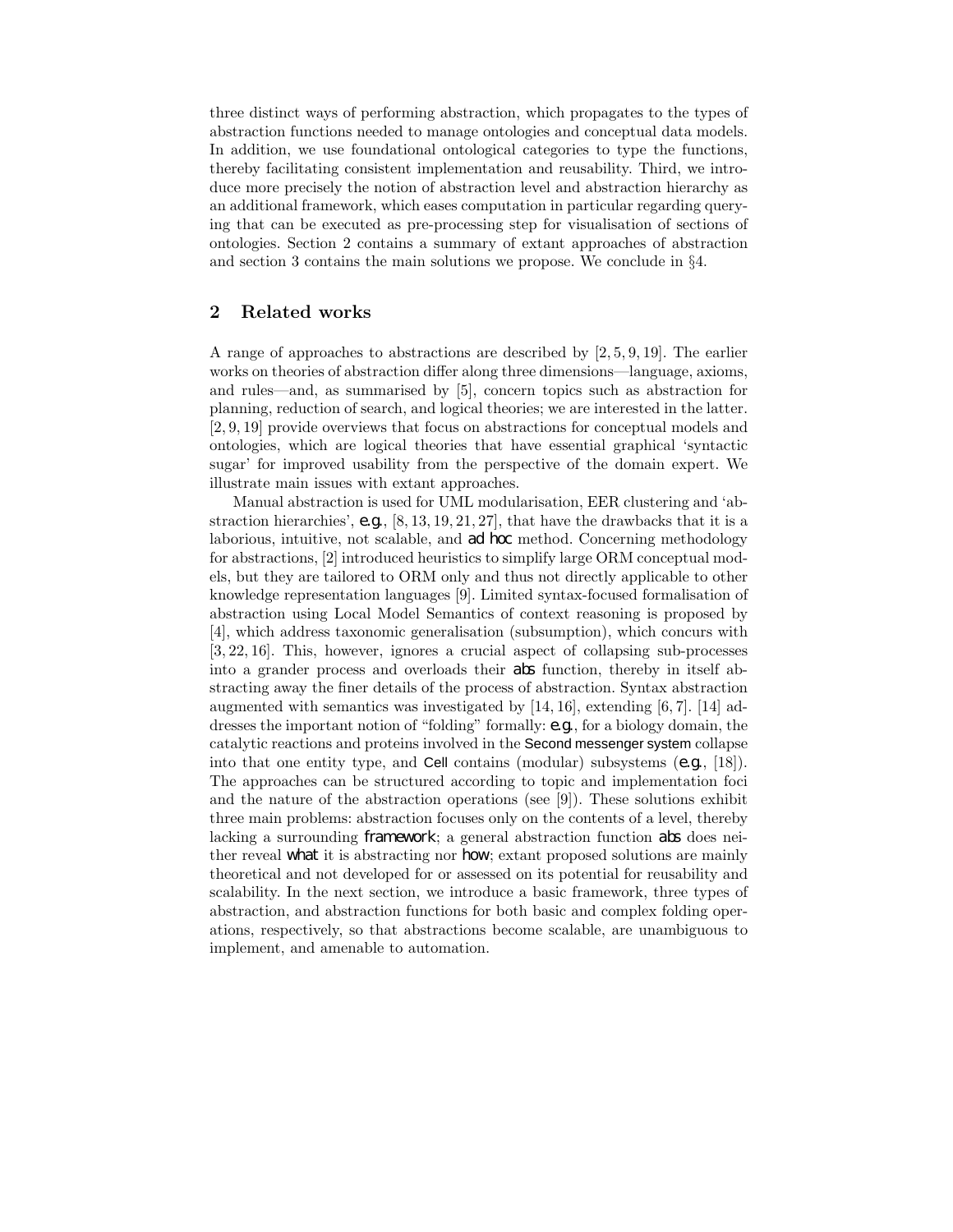# **3 Abstractions**

The various abstractions have different purposes at the conceptual level, regardless implementation issues. What is abstracted away depends on multiple factors; we focus on the type of abstraction, the procedure of (consecutive steps of) abstraction, and on what type of representation/model the abstraction is performed. The types are depicted in Fig.1, and they are defined as follows.

**Definition 1 (R-abs)** An abstraction is an R-ABS *i* the more-detailed type *abstracts into its related parent type .*

**Definition 2 (F-abs)** An abstraction is a F-ABS *i* a more-detailed theory  $T_0$ *(with*  $1...$   $n$  *entity types, relations, and constraints among them) abstracts into a single related parent type in*  $T_1$  *that is distinct from any i*.

**Definition 3 (D-abs)** An abstraction is a D-ABS *i* a more-detailed theory  $T_0$ *with*  $1 \ldots p$  *entity types, relations, and constraints abstracts into theory*  $T_1$  *with*  $'_{1}$ ..*.*  $'_{m}$  *entity types, relations, and constraints, and m < n through deletion of elements either from*  $T_0$  *to obtain*  $T_1$  *or from*  $T_0$ *'s user interface.* 



Fig. 1. Three conceptually distinct kinds of abstraction operations. R-ABS: the relation is remodelled as a function; F-abs: folding multiple entities and relations into a different type of entity; D-abs: hiding or deleting semantically less relevant entities and relations.

[4, 5, 7, 9, 16] mention 'levels' of abstraction, depicted in Fig.1 with the ovals, but to the best of our knowledge, the notion of level has not been specified and used specifically for abstractions. To be able to manage better both the abstraction functions and complex base- & simple theory resulting from an abstraction, we define an abstraction level as follows.

**Definition 4 (Abstraction level)** *Given a base theory*  $T_0$  *and a simpler theory*  $T_1$  *into which*  $T_0$  *is abstracted, an* abstraction level, *denoted with i, is the*  $surrounding frame that contains T_i$ , which form a tuple  $\langle , T \rangle$ , where  $i \in$ *and*  $T_i \in \mathcal{T}$ *, and*  $0 \leq 1$ *.* 

Observe that for any logical theory  $T_i$  (*i.e.*, ontology or conceptual data model), obviously the individual entity types, relations, and constraints are in  $T_i$ 's level of abstraction  $\mu$  and considered to be accessible for abstraction individually as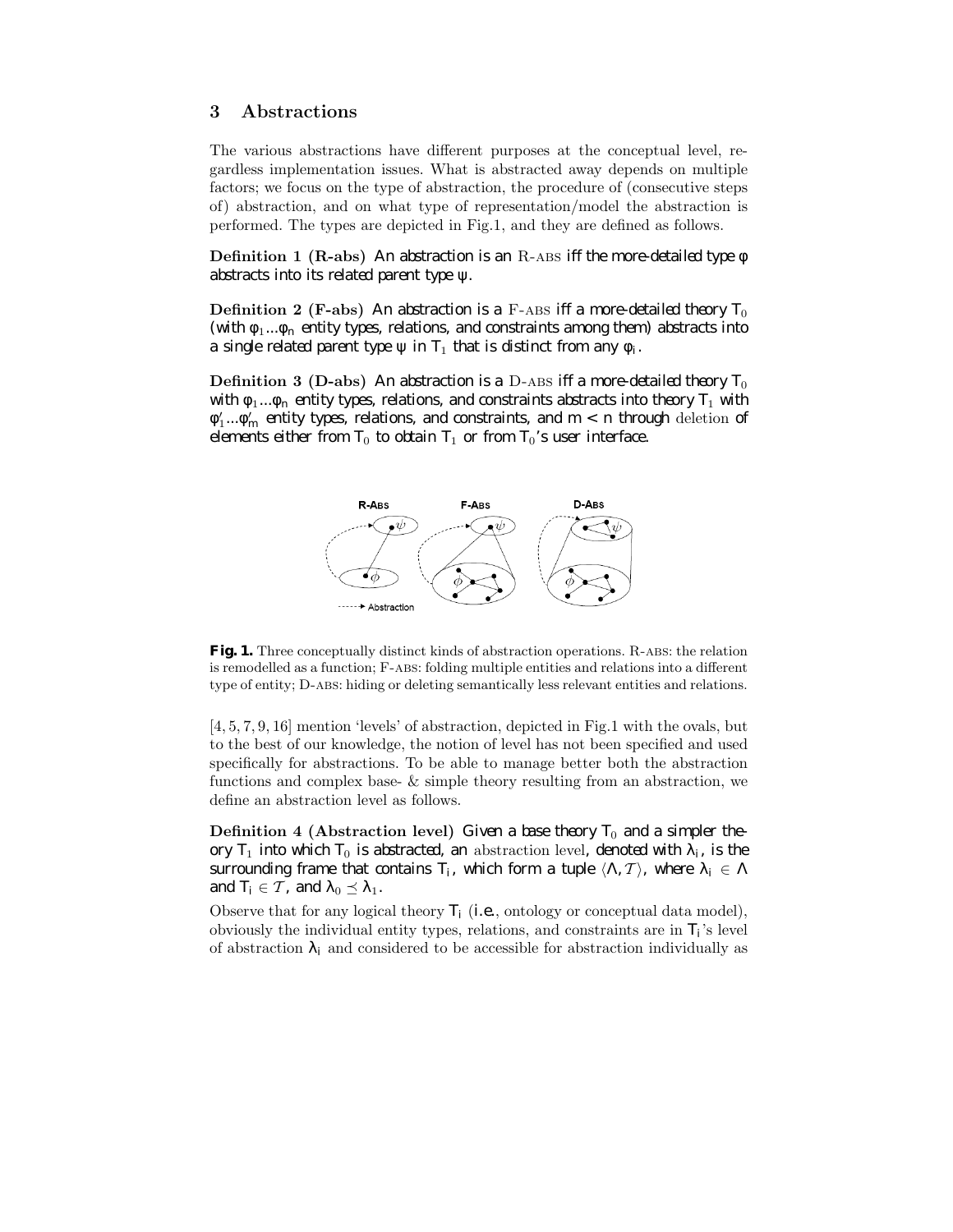well. To put levels to use, we need a function to retrieve the level where a theory or its entity types reside,  $\langle \textit{abs} : \mathcal{T} \rightarrow \rangle$ , which is analogous to such functions for granularity [11]; *e.g.*,  $\text{labs}(T_1) = 1$  (with  $1 \in \mathbb{N}$ , which thus also holds for any type in  $T_1$  (if  $_1 \in T_1$  then *labs*( $_1$ ) =  $_1$ ). Last, to improve abstraction functions as introduced in [4, 14] and make a significant step toward their usability for ontologies, we will avail of several ontological categories from DOLCE foundational ontology [15]. DOLCE has an OWL version—the ontology language for the Semantic Web—, is comprehensive and used across subject domains (see for an overview: http://www.loa-cnr.it/DOLCE.html). In particular, we will use DOLCE's endurant ED for entity types (OWL classes), perdurant PD, and PT for particular as top-type that subsumes any other type (owl:Thing in OWL). With these preliminaries, we can proceed to the abstraction functions.

#### **3.1 Basic and compound abstraction functions**

The basic abstractions for R-ABS,  $(1-5)$ , are listed in Table 1. They are straightforward relation-turned-into-function along a hierarchy in the formal ontology or conceptual data model, with the two distinctions that functions (1-5) are typed with ontological categories and have additional constraints to relate the entity types to their abstraction level. The functions conform to the main relations in the OBO Relation Ontology for bio-ontologies and the latest results on types of part-whole relations [10, 17]. Note that abstraction for spatial containment (4) refers to both the type and region it occupies [10], and an addiitonal abstraction function for *proper* parthood may be useful for bio-ontologies; that is, an  $\partial S_{\text{ppo}}$ .  $PT \rightarrow PT$  where  $abs_{ppo}( ) = ,$  ppart\_of(, ), labs() = i, labs() = j, and  $i \leq j$  hold. The basic functions are trivially extensible for other ontological categories and recurring relations in domain ontologies even if one were to use a different foundational ontology, which can be of use in an implementation. Considering DOLCE foundational ontology [15], several examples are given to illustrate some of the possibilities to refine the abs functions further.

**Example**. i) Refinement of abs with EDs: Abstract non-agentive physical objects (NAPO) or amounts of matter  $(M)$  into amounts of matter  $(M)$ , using (sub-)quantities; *e.g.*, Air and its M-part Oxygen or its NAPO-parts the types of molecule such as  $O_2$  and  $CO_2$ . Abstracting social agents (SAGs) like citizens into society (SC), locusts into swarm, and so forth for entities denoted with collective nouns and their members. ii) Refinement with PDs: Mapping processes (*PRO*) into one event  $(EV)$ , *e.g.*, Running into Marathon.  $\diamond$ 

The last basic operation,  $abs_{d1}$ , covers one of the two functions for D-ABS, where some type is deleted, which is primarily applicable to conceptual data models; thus,  $\in \mathcal{T}_0$ ,  $\not\in \mathcal{T}_1$ , with  $\text{labs}(\mathcal{T}_0) = 0$ ,  $\text{labs}(\mathcal{T}_1) = 1$ ,  $0 \prec 1$ , and  $\mathcal{T}_1 \subset \mathcal{T}_0$ . Note that when an attribute that is the sufficient condition of is removed, then the deletion implies  $\subset$ , hence a taxonomic abstraction  $\left( abs_{isq}\right)$ .

With these basic abstraction functions, we have covered the most widely used relations to construct hierarchies in 'simple' formal ontologies. Compound abstractions are required to manage comprehension and visualisation of complex formal ontologies and to enable abstractions for formal conceptual data models.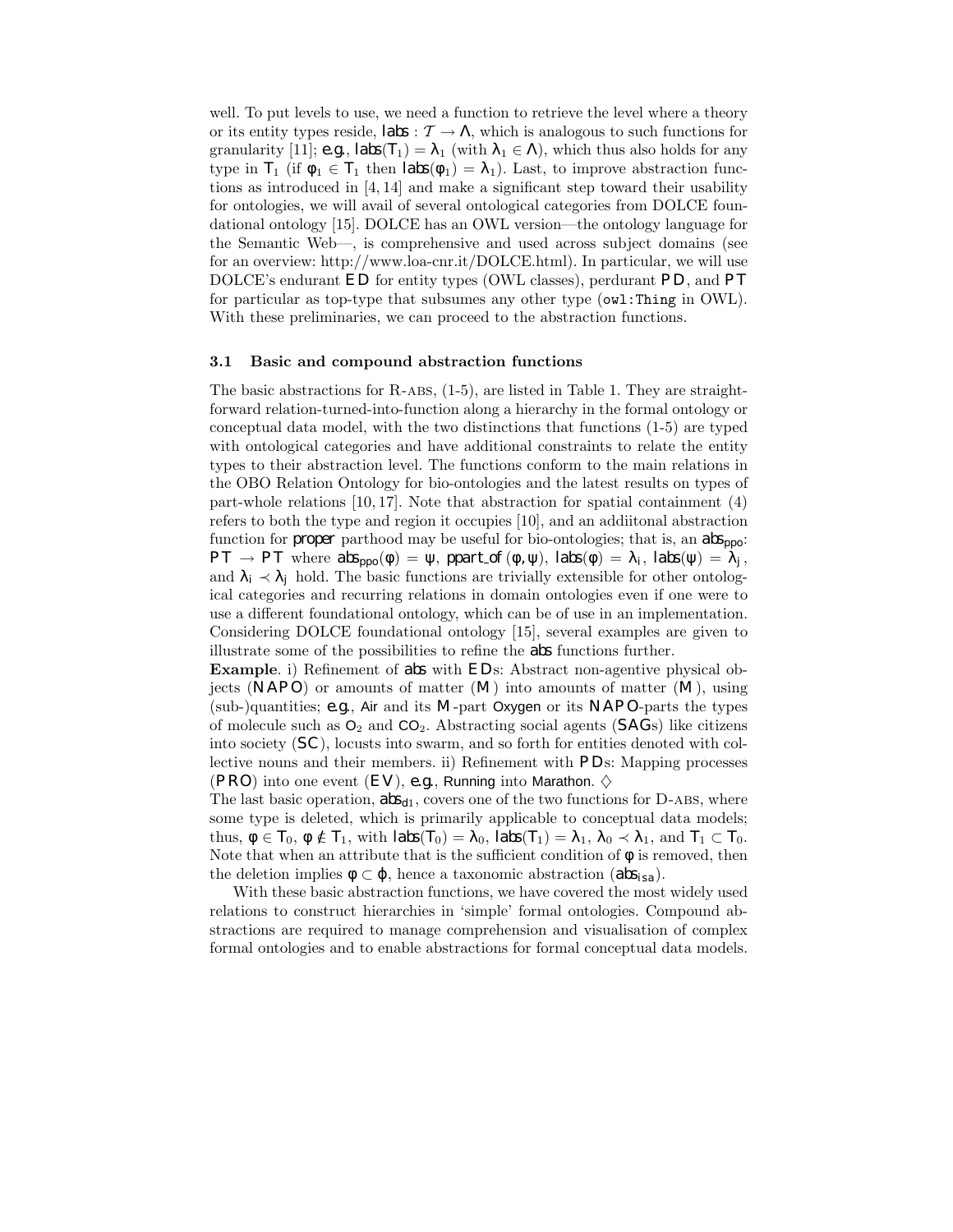|     | <b>Abstraction</b>                                       | <b>Constraints</b> ; comment                                              |
|-----|----------------------------------------------------------|---------------------------------------------------------------------------|
| (1) | abs <sub>isa</sub> : $PT \rightarrow PT$                 | $abs_{isa}( ) = , \subseteq , labs( ) = , labs( ) = ,$                    |
|     |                                                          | $i \prec j$ ; sub-supertype (class) abstraction                           |
| (2) | abs <sub>po</sub> : $PT \rightarrow PT$                  | as $(1)$ , but <i>part_of</i> $($ , $)$ ; part into its whole             |
| (3) | $abs_{in}: PD \rightarrow PD$                            | as in (1), but <i>involved_in</i> ( $,$ );                                |
|     |                                                          | Abstract a part-process into the whole-process                            |
| (4) | $\mathrm{abs}_{ci}:ED\rightarrow ED$                     | as in $(1)$ , but <i>contained_in</i> $($ , $)$ ; Abstract a smaller      |
|     |                                                          | contained type into larger type                                           |
| (5) | $abs_{pl}:ED\rightarrow PD$                              | as in $(1)$ , but <i>participates_in</i> $($ , $)$ ;                      |
|     |                                                          | Abstract an endurant into a perdurant                                     |
| (6) | $abs_{d1}: PT \rightarrow \emptyset$                     | <i>labs</i> ( $) = i, i \prec j$ ; Abstract a type into                   |
|     |                                                          | 'nothing', deleting it from the theory                                    |
| (7) | $abs_{D1}:ED\times ED\rightarrow ED$                     | $abs_{p1}($ , $) =$ , where $\text{labs}($ $) =$ , $\text{labs}($ $) =$ , |
|     |                                                          | $\textit{labs}( ) = j$ , and $j \prec j$                                  |
|     |                                                          | Abstract two endurants into another endurant                              |
| (8) | $\mathrm{abs}_{p2}: PD \times PD \rightarrow PD$         | as in $(7)$ ; Abstract two perdurants into a perdurant                    |
| (9) | $\mathrm{abs}_{p3}:ED\times PD\rightarrow ED$            | as in $(7)$ ; Abstract an endurant and a perdurant                        |
|     |                                                          | into an endurant                                                          |
|     | $(10)$ abs <sub>p4</sub> : $ED \times PD \rightarrow PD$ | as in $(7)$ ; Abstract an endurant and a perdurant                        |
|     |                                                          | into a perdurant                                                          |
|     | $(11)$ abs <sub>d2</sub> : $ED \times Q \rightarrow ED$  | as in (7), but $i \leq j$ , = ; Remove an attribute                       |

**Table 1.** List of basic and compound abstraction functions.

The compound abstractions address F-ABS and D-ABS, folding two entities or types in *i* into a simpler entity or type in j where  $i \prec j$ . They are summarised in Table 1, (7-11).  $abs_{p1}(p, p) = p$ , has, *e.g.*, Blood cell (a NAPO) and Plasma (an  $M$ ) as direct parts of Blood (an  $M$ ). One could add more specific functions that satisfy (8), such as an  $\partial S_{\rho 2}$ :  $PROX ST \rightarrow EV$  for abstracting Running and Being thirsty into Marathon. For  $F$ -ABS, we have  $(9)$  that combines perdurants and endurants into 'systems' that are endurants, such as Second messenger system that is composed of enzymes and catalysis processes, and (10) has its analogue with EER clustering and abstractions [8, 19]; for example Orders in the fact type "Customer Orders Book", where the ordering process involves, a.o., Billing, Paying, Supplier, and Shipment. Both functions require a constraint, being that the input types have to be related to each other, ensuring that no two arbitrary types are folded, but ones that are related so that a connected subset of  $T_i$  is folded into a type in  $T_j$ , *i.e.*, upon firing  $abs_{p3}$  or  $abs_{p4} \geq 1$  times for elements in  $T'_i$ , where  $T'_i \subseteq T_i$ , then  $T'_i$  is abstracted into where  $\in T_j$ .

**Constraint 1 (folding)** For each , where  $abs_{p3}($ ,  $) =$  or  $abs_{p4}($ ,  $) =$ *,* labs( ) =  $\,$  *j*, there must be either i) a predicate p such that  $p(x, \cdot) \in T_i$  that *is contained in* i *or ii*) =  $ED$ , =  $p'$  *and*  $\forall x (ED(x) \rightarrow \exists y (p'(x, y)))$  *in*  $T_i$ *.* 

Here, as with deletion  $\left(ab_0t\right)$ , compositionality of the theory is important, which is a desirable feature from a computational viewpoint [5, 16]; from the perspective of a domain expert it is debatable, because some details in the logical theory really may be undesirable to develop tractable systems biology simulations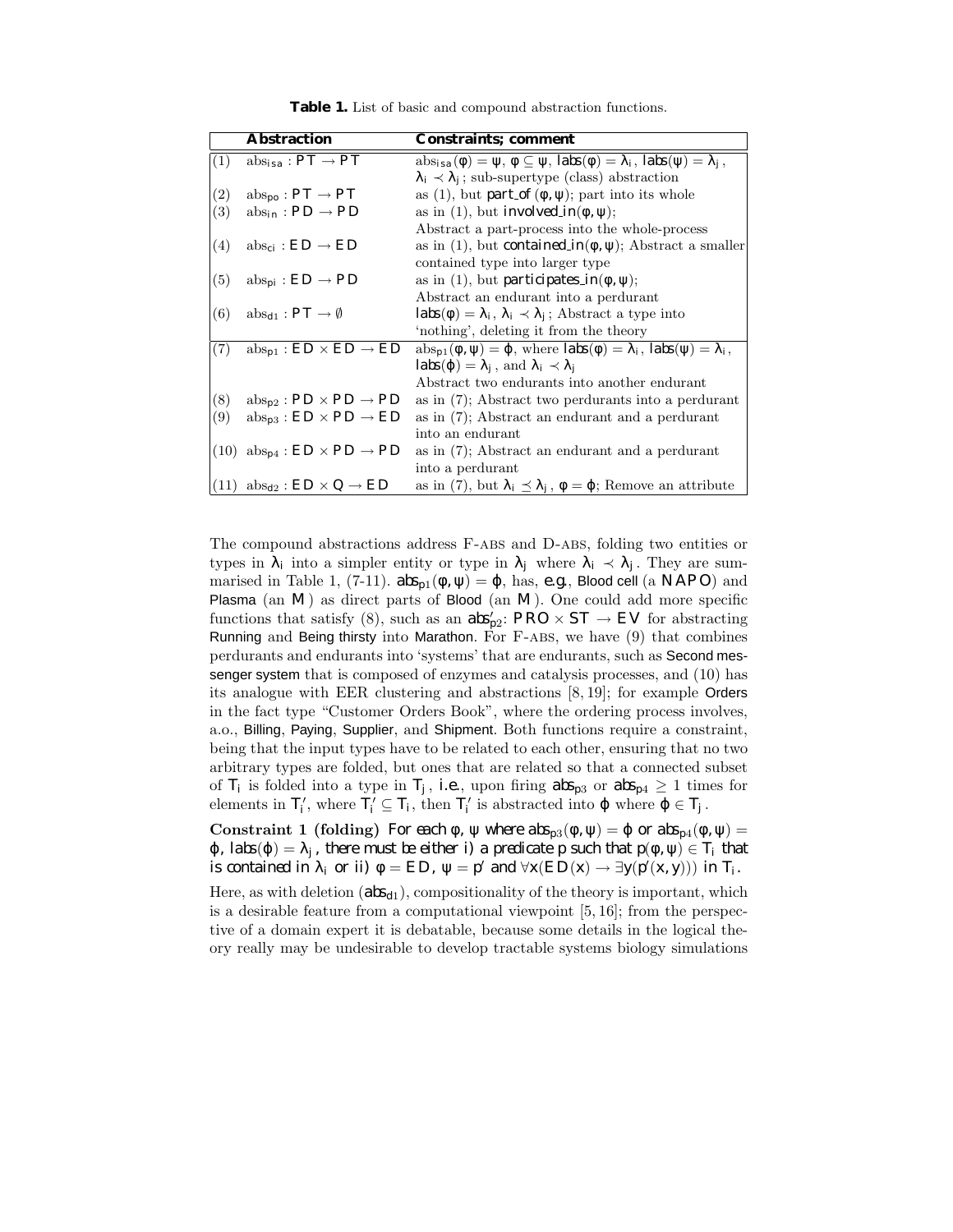and making ontologies usable for ontology-guided applications [18, 24, 25]. For f-abs this can be effectively managed with the current abstraction functions in conjunction with the levels. in  $T_i$  (in j) is not a 'new' entity, but can be represented as element in the encompassing theory  $T$  for the whole system that is the union of  $T_0$ , ...,  $T_n$ ; hence, soundness and completeness can be preserved.

With the last main abstraction function,  $\partial \mathcal{S}_{d2}$ , we address the remainder of D-abs. Suppressing details from the interface to a logical theory can already be done through toggle features, which lets the user select displaying more or less relations, attributes, and so forth, like with the OntoViz plugin [26] for the Protégé ontology development tool. This can be formally defined with  $abs_{d2}(\theta, \theta)$ , where attribute (a quality  $Q$  in DOLCE) folds away. But for  $(11)$ , because nothing changes to the underlying theory, we have  $\langle \textit{abs}( \ \ \rangle = \ \ \}_{j}, \ \ \ \textit{is} \ \ \textit{and} \ \ \mathcal{T}_j = \mathcal{T}_j$ and  $i \leq j$ . More functions can be defined for the other to-be-hidden elements analogous to  $abs_{d2}$ . A software developer may want to label the abstraction not

but  $\prime$  as approximation for , thereby communicating to the user that incomplete information is shown in the GUI and that further exploration (up to the base theory  $T_i$ ) is possible. This simple hiding breaks down with theories of over about 100 entity types, and may need to be augmented with a generalisation [9] of Campbell *et al.*'s [2] rules and their weights; a.o., hiding based on prioritization where, *e.g.*, existential quantification takes precedence over all other constraints, and identification is more important than a non-key attribute. Thus, for a large diagram—with logical theory in the background—one can find out what the *important* elements are. Reformulation of the rules, which are written by [2] as "if

then keep it" instead of "if then abstract it away", is feasible; *e.g.*, "*Rule 3* : *[keep] non-leaf object types*" can be rewritten for parthood relations, where  $\neg$ (*part\_of = R*), as "*Rule 3'*: *if part\_of*(, )  $\wedge \neg R($ , ), then  $abs_{po}($  ) = ."; hence, the functions proposed here are compatible with [2, 9] and are applicable also to other conceptual modelling languages and ontologies.

#### **3.2 Abstraction hierarchy**

By using abstraction functions (1-11) and Definition 1 for abstraction level, one can create abstraction hierarchies. We define an abstraction hierarchy as follows.

**Definition 5 (Abstraction hierarchy)** *Let* T *be set of theories,* F *denote a set of abstraction functions, and the set of levels obtained from using abs<sub>i</sub>* ∈ F on a theory  $T_0 \in \mathcal{T}$ , then an abstraction hierarchy  $H \in \mathcal{H}$  is the ordered *sequence of levels*  $0, ..., n \in$  *, with*  $n > 1$ *, obtained from firing abs<sub>i</sub> ≥ 1 times successively on*  $T_0$ ,  $T_1$ , ...,  $T_{n-1}$  *such that*  $0 \leq 1$ ...,  $n-1 \leq n$  *and labs*( $T_0$ ) =  $_0...$ *labs* $(T_n) = n$  *hold.* 

For purposes of understandability on what the system does as well as ease of implementation, we have restricted the abstraction hierarchy to one that is obtained by firing only *one type of abstraction function* to create each hierarchy. This definition differs with the k-level abstraction hierarchy from Knoblock *et al.* [12], because they differ in both the scope and usage of abstraction: planning vs. improving comprehensibility of large formal ontologies and conceptual models.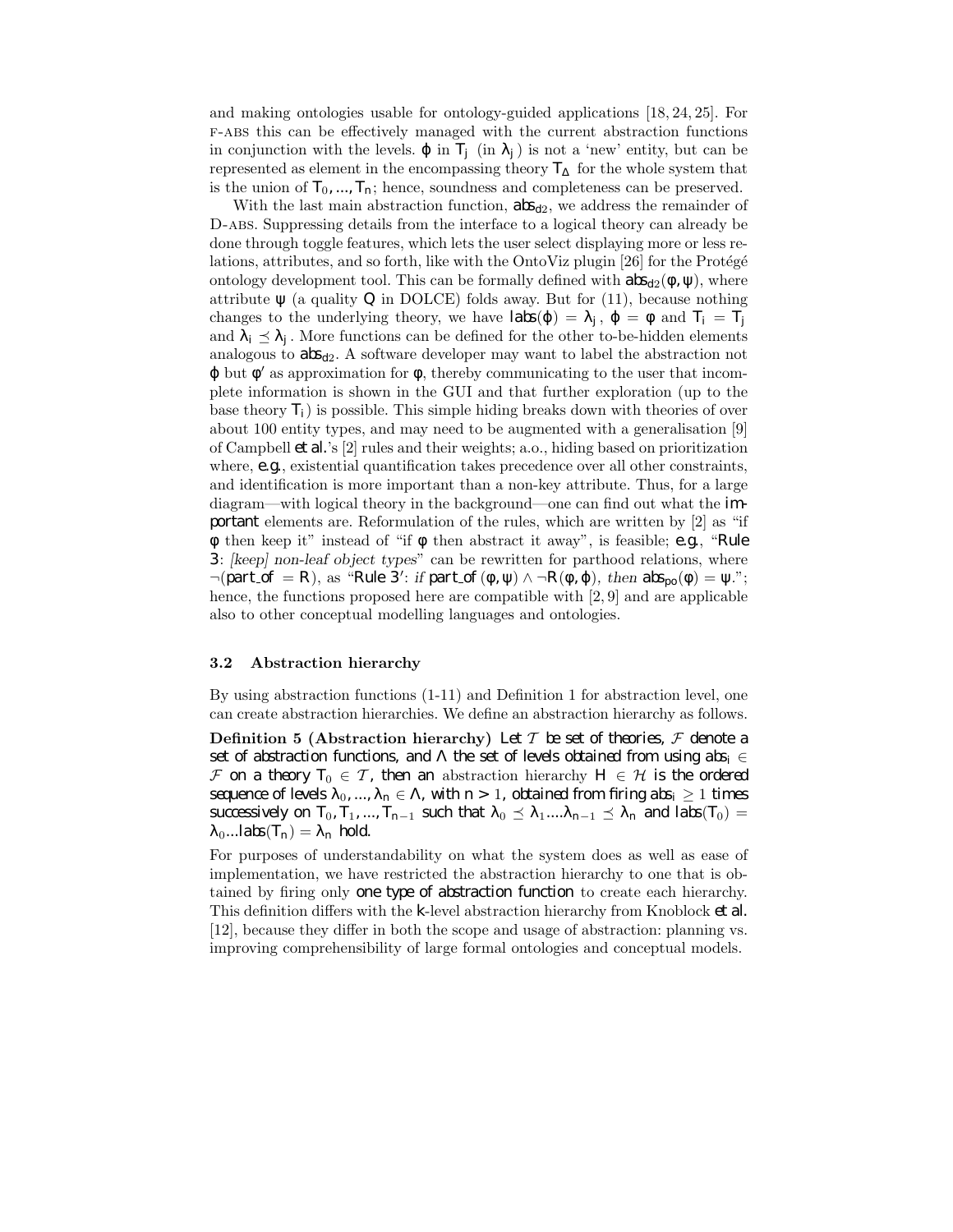#### **3.3 Toward implementation**

Foundational aspects of abstraction generally suffer from the trade-off to make a workable implementation: theory is there to guide implementation but for various reasons, such as computational complexity, usability, and relative importance, is not always strictly adhered to. The basic abstraction functions for R-abs, however, have straightforward mappings to recursive queries with an additional clause for the ontological category or type of relation. This is supported in, *e.g.*, ontology query languages such as XQuery and nRQL and database query languages SQL and StruQL for ontologies that are stored in a database like the FMA and GO [24, 25]. The compound abstraction functions require engineering work in CASE tools in addition to the recent results by [19, 27]. Regarding F-ABS abstractions and any combination thereof for stepwise more elaborate folding, they are useful for, *e.g.*, coordinated UML-like modularisation and the 'black box' software modules in biology and ecology [27, 18]. Provided one uses a formal version of UML (*e.g.*, [1]), one can marry the functions with the UML-as-logicaltheory, yet have user-friendly interfaces like provided with CASE tools such as Rational Rose. Such CASE tools also have UML packages, which can be reused as diagrammatic support for abstraction levels and the hierarchies constructed with them. With the indexing of abstraction levels, one can keep track of what is abstracted into what more easily, and let a user select (query), say, 3 levels more abstract in one go instead of step-wise clicking in the GUI. For instance, from Hepatic Macrophage (a type of cell) in  $<sub>7</sub>$  at once to the organ it is part</sub> of in  $_3$  (which is the Liver), although behind the scene this involves recursively going up the abstraction hierarchy with firing  $\partial \mathcal{S}_{\text{D}0}$  3 times.

# **4 Conclusions**

Three conceptually distinct ways of abstraction were identified, consisting of remodelling a relation between finer- and coarser-grained entities as a function (R-abs), folding multiple entities and relations into a different type of entity (Fabs), and hiding or deleting less relevant entities and relations (D-abs). Six basic and five complex abstraction functions were introduced, which use foundational ontological types for unambiguous specification and are easily extensible. Abstraction level and abstraction hierarchy were defined, thereby providing a means for consist use of the functions and quick cross-level navigation in applications. By having the abstraction functions at the conceptual level and their corresponding formalisation, it simplifies understanding, provides space for extensions with more abstraction functions, and makes them usable and reusable across implementations of formal ontologies and conceptual data models. Thereby abstraction is scalable and straightforward to implement as queries over the ontology or conceptual data model or methods in software applications. We are currently investigation in more detail the interplay between abstraction and granularity.